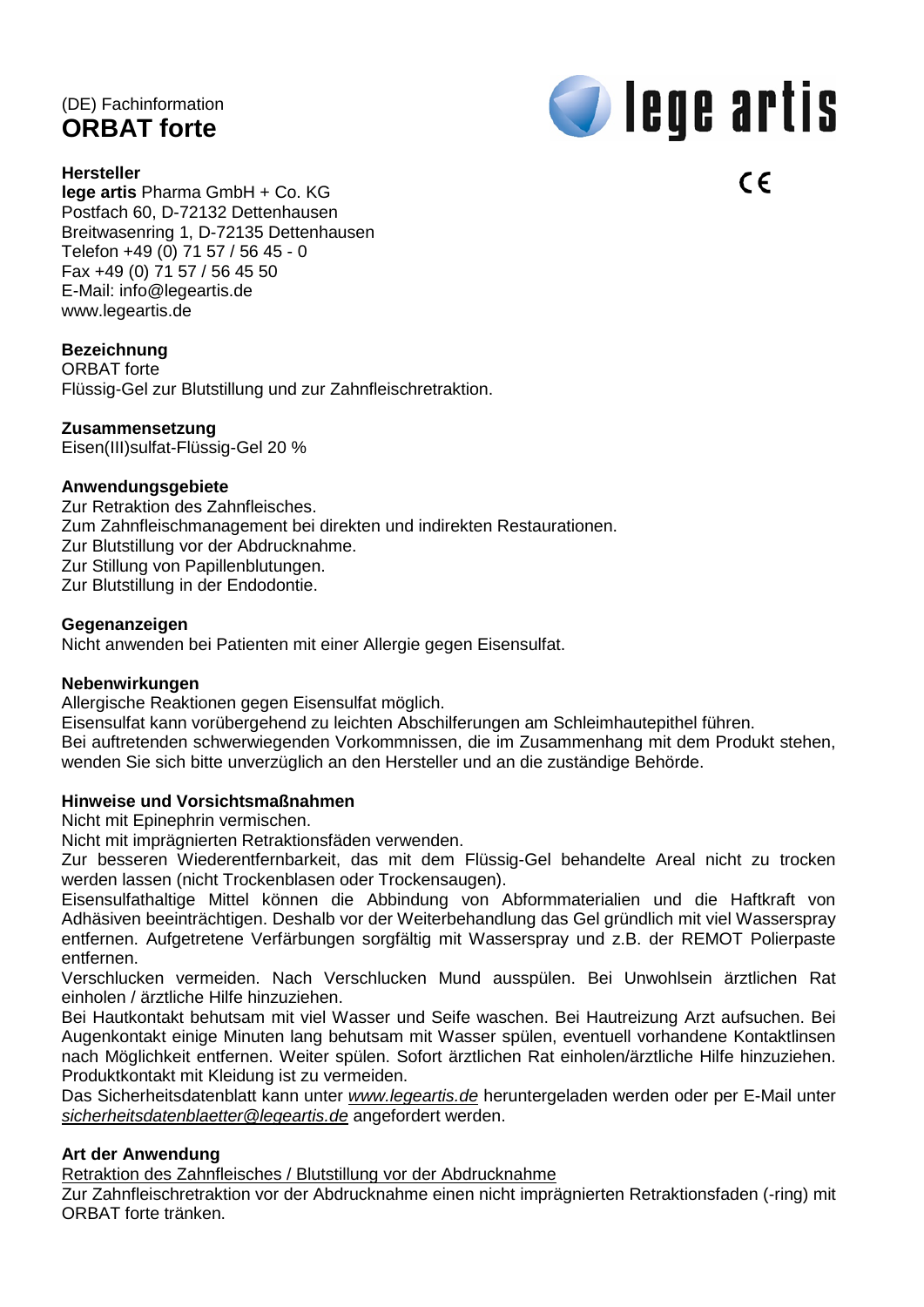Den in den Sulkus gelegten Faden nach mindestens 1 - 3 Minuten entfernen und bei Bedarf vorsichtig spülen.

ORBAT forte kann zur Blutstillung vor der Abdrucknahme direkt mit einem Applikator auf das Gewebe unter leichtem Druck aufgetragen werden.

Zahnfleischmanagement bei direkten und indirekten Restaurationen / Stillung von Papillenblutungen Zum Stoppen von Blutungen und des Nachfließens von Sulkusflüssigkeit wird ein mit ORBAT forte getränkter Retraktionsfaden in den Sulkus eingebracht oder ORBAT forte wird direkt mit einem geeigneten Applikator (Mikro-Applikator oder Wattepellet) unter leichtem Druck aufgetragen.

Vor der Zementierung bzw. der adhäsiven Befestigung der Restauration muss sichergestellt sein, dass die Blutung und der Sulkusfluss gestoppt sind und überschüssiges Eisensulfat-Flüssig-Gel sowie eventuell vorhandene Koagel gründlich mit viel Wasserspray entfernt wurden.

#### Blutstillung in der Endodontie

ORBAT forte kann auch zur Blutstillung bei Pulpotomien oder endodontischen Behandlungen wie retrograden Wurzelfüllungen eingesetzt werden. Vor der Weiterbehandlung sollte jedoch sichergestellt werden, dass das vorhandene Eisensulfat-Flüssig-Gel und gebildete Koagel gründlich mit viel Wasserspray entfernt wurden.

#### **Weitere Hinweise**

Eisensulfat hat eine gute adstringierende und koagulierende Wirkung. Es bewirkt eine lokale Blutstillung, indem es die Gingiva oberflächlich zusammenzieht und mit austretendem Blut ein Koagel bildet.

ORBAT forte kann direkt aus der Tropfflasche auf den Applikator oder geeignete Retraktionsfäden aufgebracht werden. Bevorzugt werden einige Tropfen Flüssig-Gel aus der Flasche in ein Dappenglas oder einen ähnlichen Medikamentenbehälter gegeben, um dann die zugeschnittenen Fäden gut zu tränken oder das Flüssig-Gel mit dem Applikator daraus zu entnehmen.

Die Viskosität des Flüssig-Gels verhindert ein schnelles Ablaufen vom Faden, dem Applikator und Applikationsort.

Unzugänglich für Kinder aufbewahren.

Nur für den professionellen zahnärztlichen Gebrauch. Flüssig-Gel-Reste nicht zurück ins Gefäß geben.

## **Haltbarkeit**

ORBAT forte soll nach Ablauf des Verfalldatums nicht mehr angewendet werden.

## **Lager- und Aufbewahrungshinweise**

Nach dem Gebrauch die Flasche sofort wieder verschließen.

#### **Darreichungsform und Packungsgröße**

20 ml Flüssig-Gel in PE - Tropfflasche Artikel-Nr. 0032336

## **Stand der Information**

2021-09





Symbol für "Hersteller" Symbol für "Bestellnummer"



Zeigt die Artikelnummer des Herstellers an



Symbol für "Verwendbar bis" Symbol für "Chargenbezeichnung" Symbol für "Gebrauchsanweisung beachten"



Symbol für "Medizinprodukt"



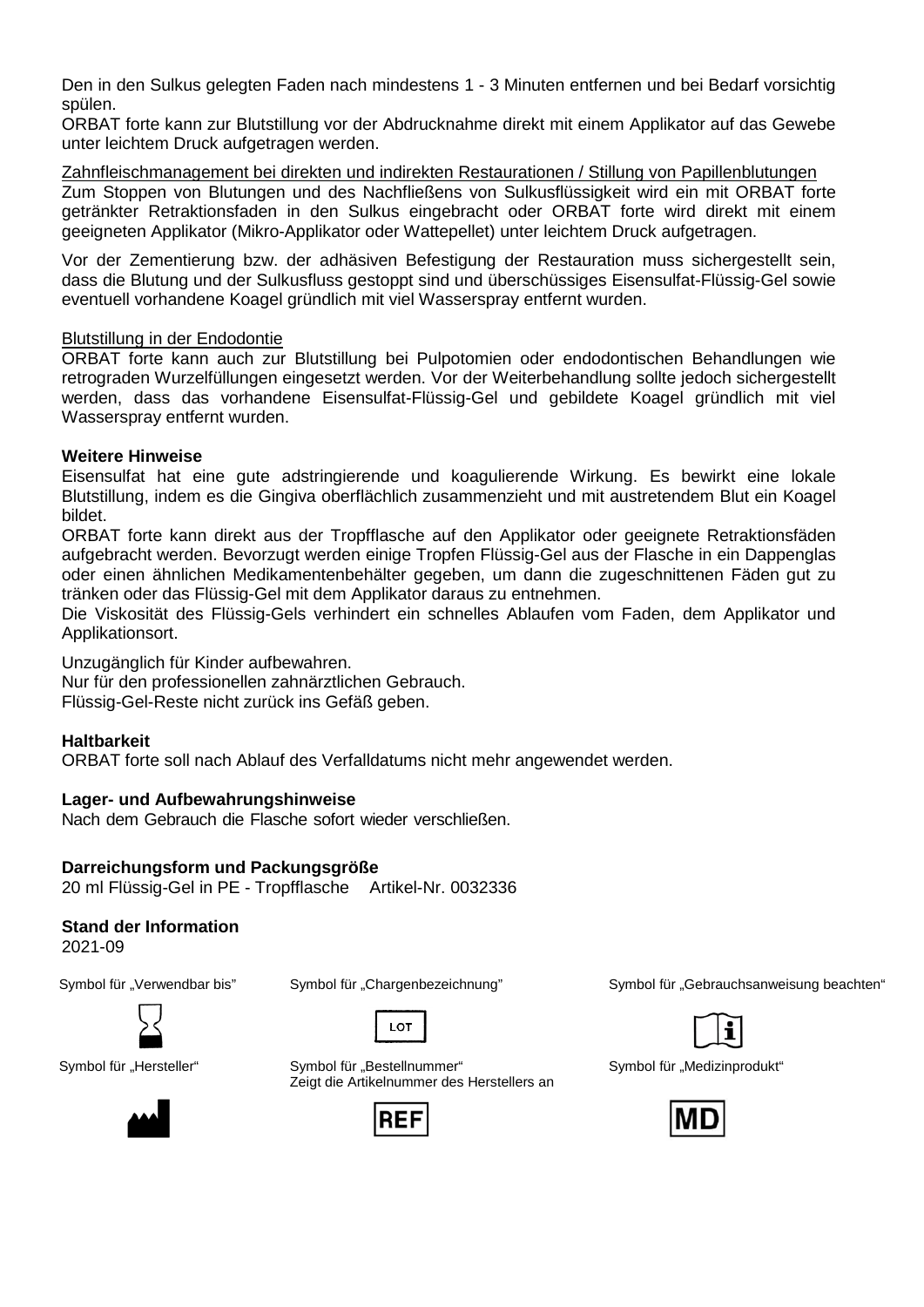# (GB) Expert information **ORBAT forte**

#### **Manufacturer**



**lege artis** Pharma GmbH + Co. KG P. O. Box 60, D-72132 Dettenhausen Breitwasenring 1, D-72135 Dettenhausen Telephone +49 (0) 71 57 / 56 45 - 0 Fax +49 (0) 71 57 / 56 45 50 E-Mail: [info@legeartis.de](mailto:info@legeartis.de) [www.legeartis.de](http://www.legeartis.de/)

#### **Name**

ORBAT forte Liquid gel for haemostasis and gingival retraction.

#### **Composition**

Iron(III)sulfate[\\*](#page-2-0) liquid gel 20 %

#### **Indications**

For the retraction of the gingiva. For tissue management during direct and indirect restorations. For haemostasis before impression taking. To stop papillary bleeding. For haemostasis in endodontics.

#### **Contra indications**

Do not use on patients with allergy to iron sulfate\*.

#### **Side effects**

Allergic reactions to iron sulfate\* are possible.

Iron sulfate\* can cause temporarily slight desquamation of the mucosal epithelium.

In the event of serious incidents in connection with the product, please contact the manufacturer and the responsible authority immediately.

#### **Notices and precautions**

Do not mix with epinephrine.

Do not use with impregnated retraction cords.

For better removability, do not allow the area treated with the liquid gel become too dry (do not blow dry or suction dry).

Iron sulfate\* containing products may impair the setting of impression materials and the bonding of adhesives. Therefore, remove the gel thoroughly with plenty of water spray before continuing the treatment. Remove occurred discolorations with water spray and polishing paste (for example REMOT).

Avoid swallowing. After swallowing, rinse mouth. If you feel unwell, seek medical advice / attention.

In case of skin contact, wash gently with plenty of water and soap. If skin irritation occurs, seek medical attention.

If eye contact occurs, rinse gently with water for a few minutes remove any existing contact lenses if possible. Continue rinsing. Seek medical advice / medical attention immediately.

Avoid contact with clothing.

The safety data sheet can be downloaded from *[www.legeartis.de](http://www.legeartis.de/)* or requested by E-Mail from *[sicherheitsdatenblaetter@legeartis.de](mailto:sicherheitsdatenblaetter@legeartis.de)*.

#### **Mode of application**

Retraction of the gingiva / Haemostasis before impression taking

For gingival retraction before impression taking, soak a non-impregnated retraction cord (-ring) with ORBAT forte and place it into the sulcus.

<span id="page-2-0"></span> <sup>\*</sup> also named **"ferric sulfate"**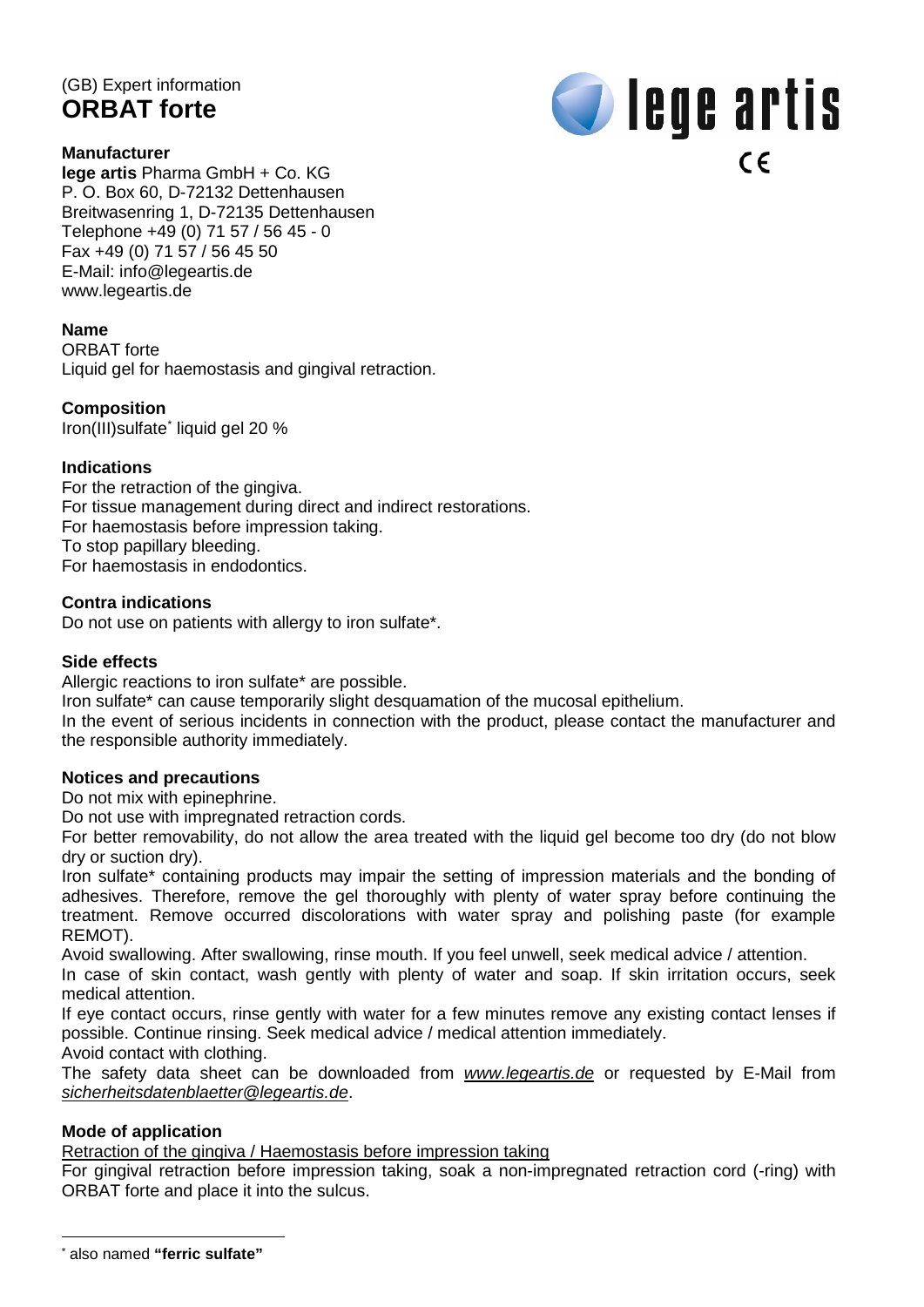Remove the cord after at least 1 - 3 minutes and rinse gently if necessary.

ORBAT forte may be applied directly to the tissue with a suitable applicator under light pressure for haemostasis before impression taking.

Tissue management during direct and indirect restorations / Stopping of papillary bleeding

To stop bleeding and continuous sulcular fluid put a retraction cord (-ring) soaked with ORBAT forte into the sulcus or use a suitable applicator (micro-applicator or cotton pellet) to apply ORBAT forte directly under light pressure to the tissue.

Before cementation or adhesive attachment of the restoration, care must be taken that any gingival bleeding and sulcus flow is stopped and excess iron sulfate liquid gel, as well as any possible coagulum have been removed thoroughly with plenty of water spray.

## Haemostasis during endodontics

ORBAT forte also can be used for haemostasis in pulpotomies or endodontic treatments such as retrograde root fillings.

Before further treatment, however, it should be ensured that the existing iron sulphate\* liquid gel and formed coagulum have been thoroughly removed with plenty of water spray.

## **Further notices**

Iron sulfate\* has a good astringent and coagulating effect. It causes local haemostasis by contracting the upper layer of the gingiva and by forming a coagulum.

ORBAT forte can be applied directly from the dropper bottle to the applicator or to suitable retraction cords.

Preferably, add a few drops of the liquid gel from the bottle into a dappen dish or a similar drug container in order to soak the cords there well or to take the solution with the applicator from there.

The viscosity of the liquid gel prevents rapid runoff from the cord, applicator or application site.

Keep out of reach of children.

Only for professional dental use.

Do not pour back residues of the liquid gel into the bottle.

## **Shelf life**

ORBAT forte should not be used after the expiry date.

#### **Storage instructions**

Close the bottle immediately after use.

## **Dosage form and package size**

20 ml liquid gel in PE dropper bottle Item number 0032336

## **Date of revision**

2021-09

Symbol of "Expiry date" Symbol of "Batch number" Symbol of "Pay attention to the directions for use"



 $10T$ 



Symbol of "Manufacturer" Symbol of "Catalogue number" Shows Item number of the manufacturer





RFI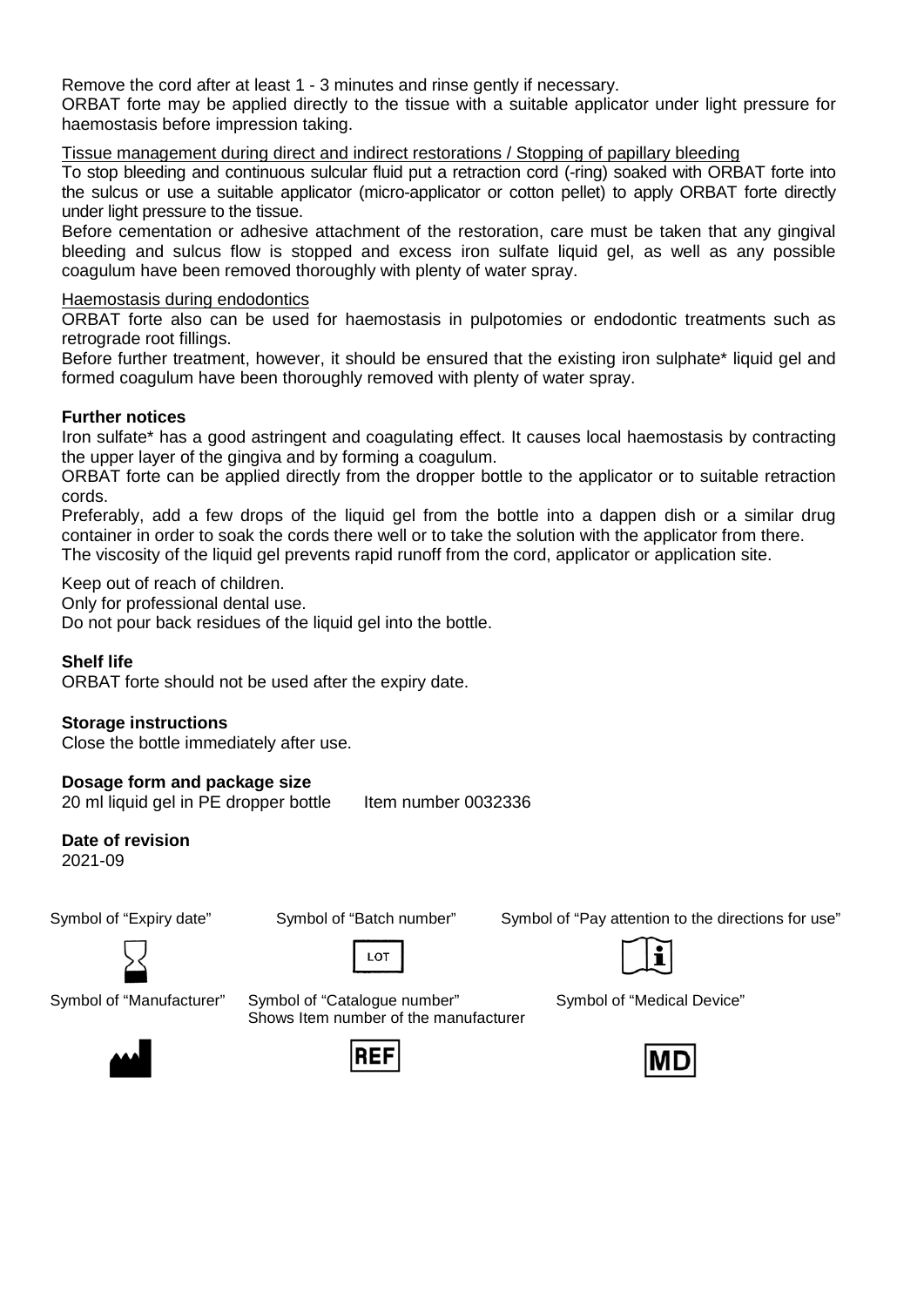## (NL) SAMENVATTING VAN DE PRODUCTKENMERKEN **ORBAT forte**



## **Fabrikant**

**lege artis** Pharma GmbH + Co. KG Postfach 60, 72132 Dettenhausen, Duitsland Breitwasenring 1, 72135 Dettenhausen, Duitsland Tel. +49 (0) 71 57 / 56 45 - 0 Fax +49 (0) 71 57/ 56 45 50 E-mail: [info@legeartis.de](mailto:info@legeartis.de) www.legeartis.de

## **Omschrijving**

ORBAT forte Vloeibare gel voor het stelpen van bloedingen en retractie van het tandvlees.

## **Samenstelling**

Vloeibare gel op basis van 20% ijzer(III)sulfaat

#### **Toepassingen**

Voor tandvleesretractie. Voor de behandeling van tandvlees bij directe en indirecte restauraties. Voor het stelpen van bloedingen voorafgaand aan het maken van afdrukken. Voor het stelpen van papillaire bloedingen. Voor het stelpen van bloedingen bij endodontie.

#### **Contra-indicaties**

Niet gebruiken bij patiënten met een allergie voor ijzersulfaat.

#### **Bijwerkingen**

Allergische reacties mogelijk op ijzersulfaat.

IJzersulfaat kan tijdelijk leiden tot lichte schilfering van het slijmvliesepitheel.

Ieder ernstig voorval dat in verband met het product optreedt, moet direct aan de fabrikant en de bevoegde autoriteiten worden gemeld.

## **Opmerkingen en voorzorgsmaatregelen**

Niet vermengen met epinefrine.

Niet gebruiken in combinatie met geïmpregneerde retractiedraden.

Laat het met de vloeibare gel behandelde gebied niet te droog worden (niet droogblazen of droogzuigen), om de gel later gemakkelijker te kunnen verwijderen.

Middelen met ijzersulfaat kunnen de uitharding van afdrukmaterialen en de hechtsterkte van adhesieven beperken. Verwijder de gel daarom grondig met veel waterspray voordat u doorgaat met de behandeling. Verwijder ontstane verkleuringen zorgvuldig met waterspray en bijv. de REMOTpolijstpasta.

Voorkom inslikken. Na inslikken de mond uitspoelen. Raadpleeg bij onwel voelen een arts voor advies of hulp.

Was bij contact met de huid voorzichtig met veel water en zeep. Raadpleeg bij huidirritatie een arts. Spoel bij contact met de ogen deze enkele minuten lang voorzichtig uit met water en verwijder indien mogelijk eventueel aanwezige contactlenzen. Daarna blijven spoelen. Raadpleeg direct een arts voor advies of hulp.

Vermijd contact van het product met kleding.

Het veiligheidsinformatieblad kan worden gedownload via *[www.legeartis.de](http://www.legeartis.de/)* of kan per e-mail worden opgevraagd via *[sicherheitsdatenblaetter@legeartis.de](mailto:sicherheitsdatenblaetter@legeartis.de)*.

## **Toepassingsinstructies**

Tandvleesretractie/bloedstelping voorafgaand aan het maken van afdrukken

Ten behoeve van tandvleesretractie voorafgaand aan het maken van afdrukken moet een nietgeïmpregneerde retractiedraad (retractiering) in ORBAT forte worden gedrenkt. Verwijder de draad na minimaal 1 à 3 minuten uit de sulcus en spoel indien nodig voorzichtig na.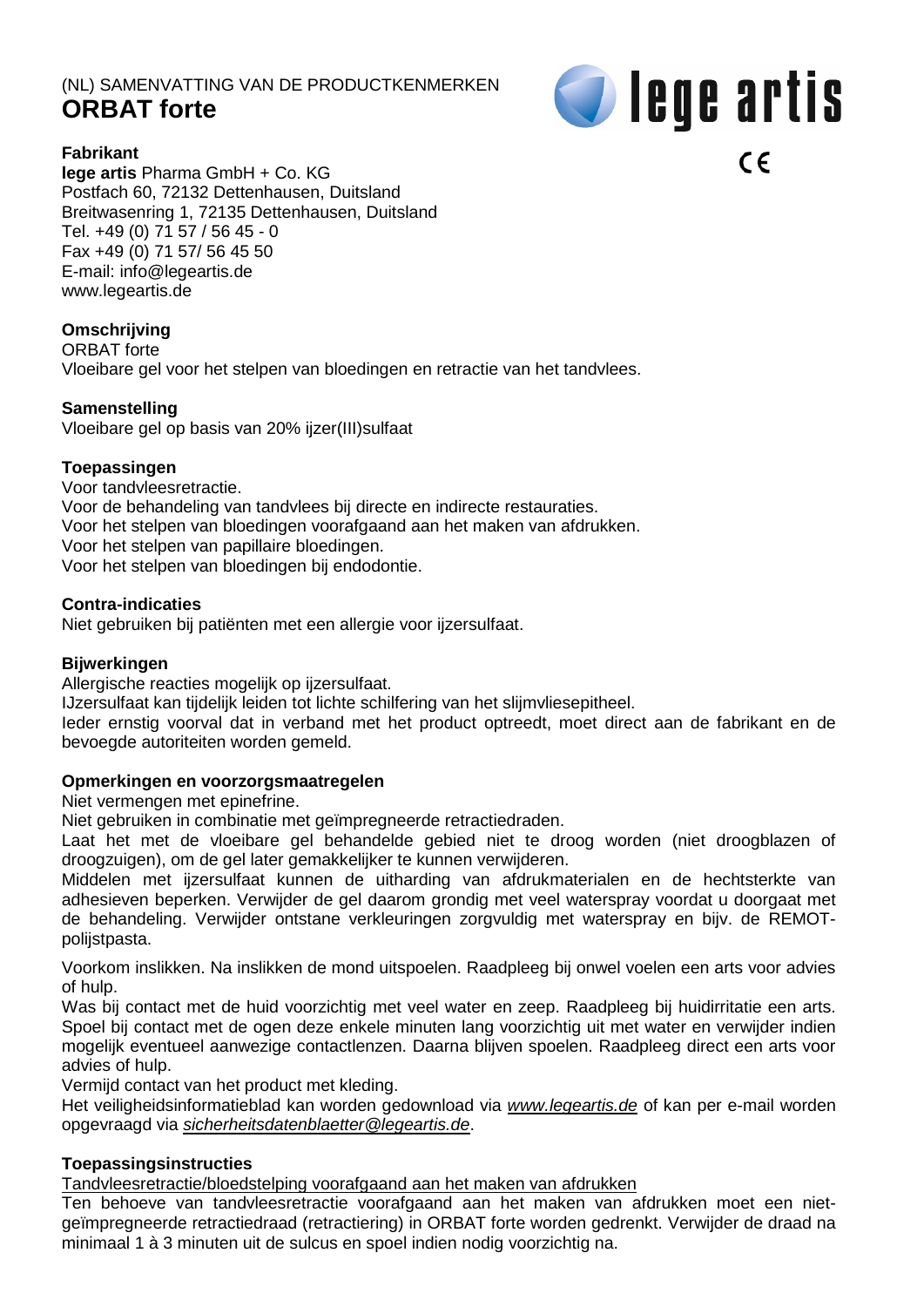ORBAT forte kan voor het stelpen van bloedingen voor afdrukken direct, met lichte druk en met behulp van een applicator op het weefsel worden aangebracht.

Tandvleesbehandeling bij directe en indirecte restauraties/stelpen van papillaire bloedingen

Breng voor het stoppen van bloedingen en het navloeien van sulcusvloeistof een in ORBAT forte gedrenkte retractiedraad in de sulcus in of breng ORBAT forte direct en met lichte druk aan met een geschikte applicator (micro-applicator of wattenpellet).

Voor het cementeren resp. adhesief bevestigen van de restauratie moet gewaarborgd zijn dat bloedingen gestelpt zijn, dat er geen sulcusvocht meer wordt gevormd en dat overtollige vloeibare ijzersulfaatgel en eventueel aanwezig coagulum grondig zijn verwijderd met behulp van veel waterspray.

#### Stelpen van bloedingen bij endodontie

ORBAT forte kan ook worden gebruikt voor het stelpen van bloedingen bij pulpotomieën of bij endodontische behandelingen, zoals retrograde wortelvullingen. Zorg er echter voor dat aanwezige vloeibare ijzersulfaatgel en het gevormde coagulum grondig worden verwijderd met behulp van veel waterspray, voordat de behandeling wordt voortgezet.

#### **Verdere opmerkingen**

IJzersulfaat heeft een goede adstringerende en coagulerende werking. Het zorgt voor stelping van lokale bloedingen door samentrekking van het oppervlak van de gingiva en vormt coagulum met eventueel uitstromend bloed.

ORBAT forte kan direct vanuit de druppelfles worden aangebracht op de applicator of een geschikte retractiedraad. Doe bij voorkeur een aantal druppels van de vloeibare gel vanuit de fles in een dappenglaasje of een vergelijkbaar reservoir voor geneesmiddelen en drenk daarin de op maat gesneden draden grondig, of neem de vloeibare gel op met de applicator.

Door de viscositeit van de vloeistof stroomt het niet snel van de draad, van de applicator of van de plaats waar het materiaal wordt aangebracht.

Buiten bereik van kinderen bewaren.

Alleen voor professioneel tandheelkundig gebruik.

Doe resten van de vloeibare gel niet terug in de verpakking.

#### **Houdbaarheid**

Gebruik ORBAT forte niet na afloop van de vervaldatum.

#### **Instructies voor het bewaren en opslaan**

Sluit de fles direct na gebruik.

#### **Toedieningsvorm en verpakkingen**

20 ml vloeibare gel in een druppelfles van PE artikelnummer 0032336

## **Versie van de informatie**

2021-09

Symbool voor 'Te gebruiken tot' Symbool voor 'Batchcode' Symbool voor 'Raadpleeg de

LOT



Symbool voor 'Fabrikant' Symbool voor 'Bestelnummer' Geeft het artikelnummer van de fabrikant weer



gebruiksaanwijzing'





Symbool voor 'Medisch hulpmiddel'

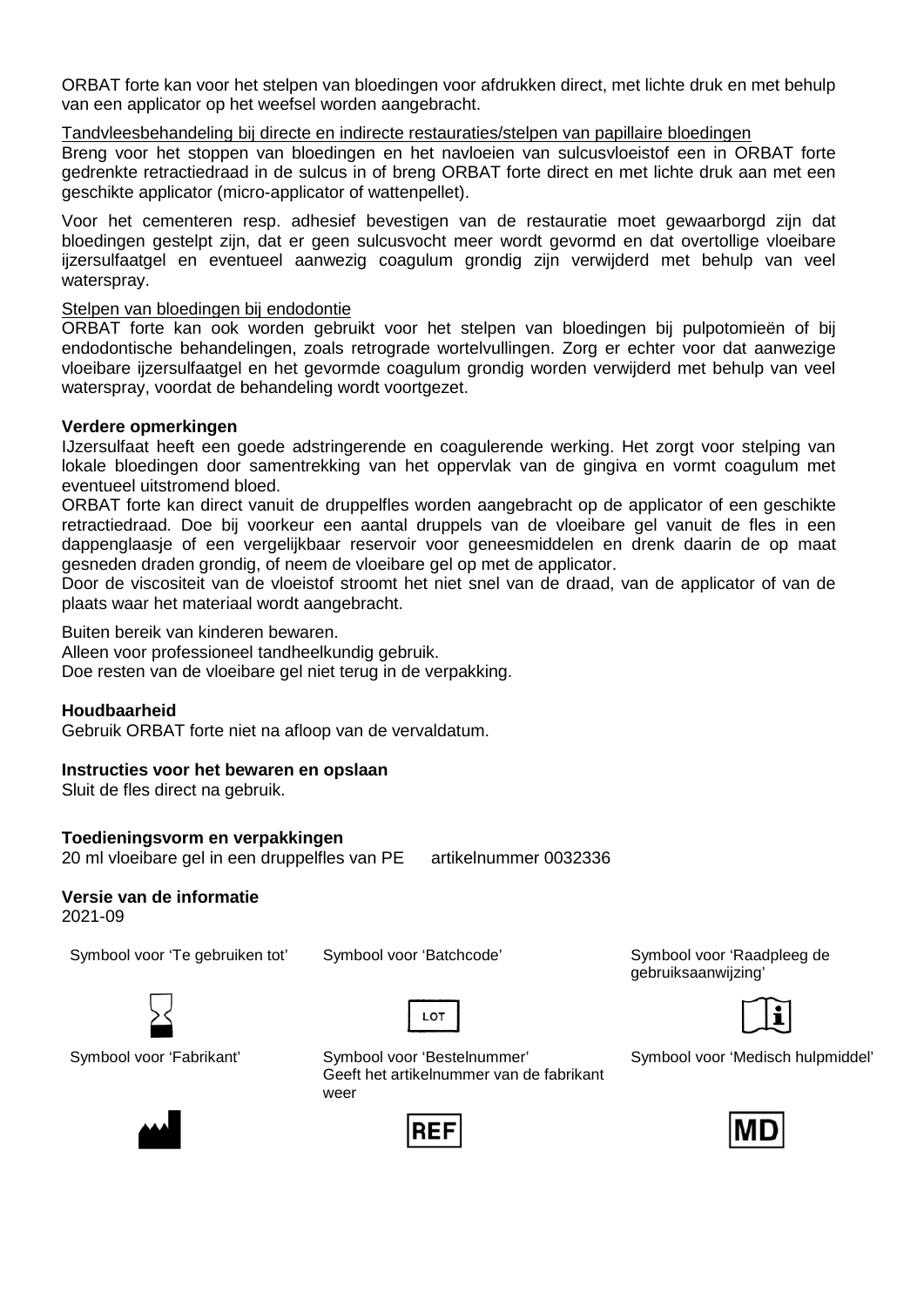# (HR) SAŽETAK OPISA SVOJSTAVA PROIZVODA **ORBAT forte**



## **Proizvođač**

**lege artis** Pharma GmbH + Co. KG p. p. 60, D-72132 Dettenhausen Breitwasenring 1, D-72135 Dettenhausen Telefon +49 (0) 71 57 / 56 45 - 0 Telefaks +49 (0) 71 57 / 56 45 50 E-pošta: [info@legeartis.de](mailto:info@legeartis.de) www.legeartis.de

## **Naziv**

ORBAT forte

Tekući gel za homeostazu i retrakciju zubnog mesa.

#### **Sastojci**

Željezov(III) sulfat tekući gel 20 %

#### **Područja primjene**

Za retrakciju zubnog mesa.

- Za obradu zubnog mesa kod direktnih i indirektnih restauracija.
- Za homeostazu prije uzimanja otiska.
- Za zaustavljanje papilarnog krvarenja.

Za homeostazu u endodonciji.

#### **Kontraindikacije**

Ne primjenjujte na pacijentima alergičnima na željezov sulfat.

#### **Nuspojave**

Može doći do alergijskih reakcija na željezov sulfat.

Željezov sulfat može privremeno izazvati blago ljuštenje epitela sluznice.

U slučaju ozbiljnih incidenata vezanih uz proizvod odmah se obratite proizvođaču i nadležnoj ustanovi.

#### **Napomene i mjere opreza**

Nemojte miješati s epinefrinom.

Ne upotrebljavajte s impregniranim retrakcijskim koncem.

Za lakše uklanjanje nemojte dozvoliti da se područje tretirano tekućim gelom isuši (nemojte sušiti puhanjem ili usisavanjem).

Sredstva koja sadrže željezov sulfat mogu oštetiti veziva materijala za otisak i čvrstoću ljepila. Stoga je prije nastavka tretmana potrebno temeljito ukloniti gel dovoljnom količinom vodenog mlaza. Nastala obojenja zubi pažljivo uklonite vodenim mlazom i npr. pastom za poliranje REMOT.

Izbjegavajte gutanje. Nakon gutanja isperite usta. U slučaju mučnine potražite liječnički savjet / liječničku pomoć.

U slučaju kontakta pažljivo isperite kožu velikom količinom vode i sapunom. U slučaju iritacije kože potražite liječničku pomoć. U slučaju kontakta s očima ispirite nekoliko minuta vodom, po mogućnosti uklonite kontaktne leće ako postoje. Nastavite ispirati. Odmah potražite liječnički savjet / liječničku pomoć.

Izbjegavajte kontakt proizvoda s odjećom.

Sigurnosno-tehnički list može se preuzeti na stranici *[www.legeartis.de](http://www.legeartis.de/)* ili zatražiti e-poštom na adresi *[sicherheitsdatenblaetter@legeartis.de](mailto:sicherheitsdatenblaetter@legeartis.de)*.

#### **Način primjene**

Retrakcija zubnog mesa / homeostaza prije uzimanja otiska

Za retrakciju zubnog mesa prije uzimanja otiska natopite neimpregnirani retrakcijski konac (prsten) tekućinom ORBAT forte. Konac postavljen u sulkus uklonite nakon najmanje 1 – 3 minute i prema potrebi pažljivo isperite.

ORBAT forte može se primijeniti izravno na tkivo s pomoću aplikatora te pod laganim pritiskom za homeostazu prije uzimanja otiska.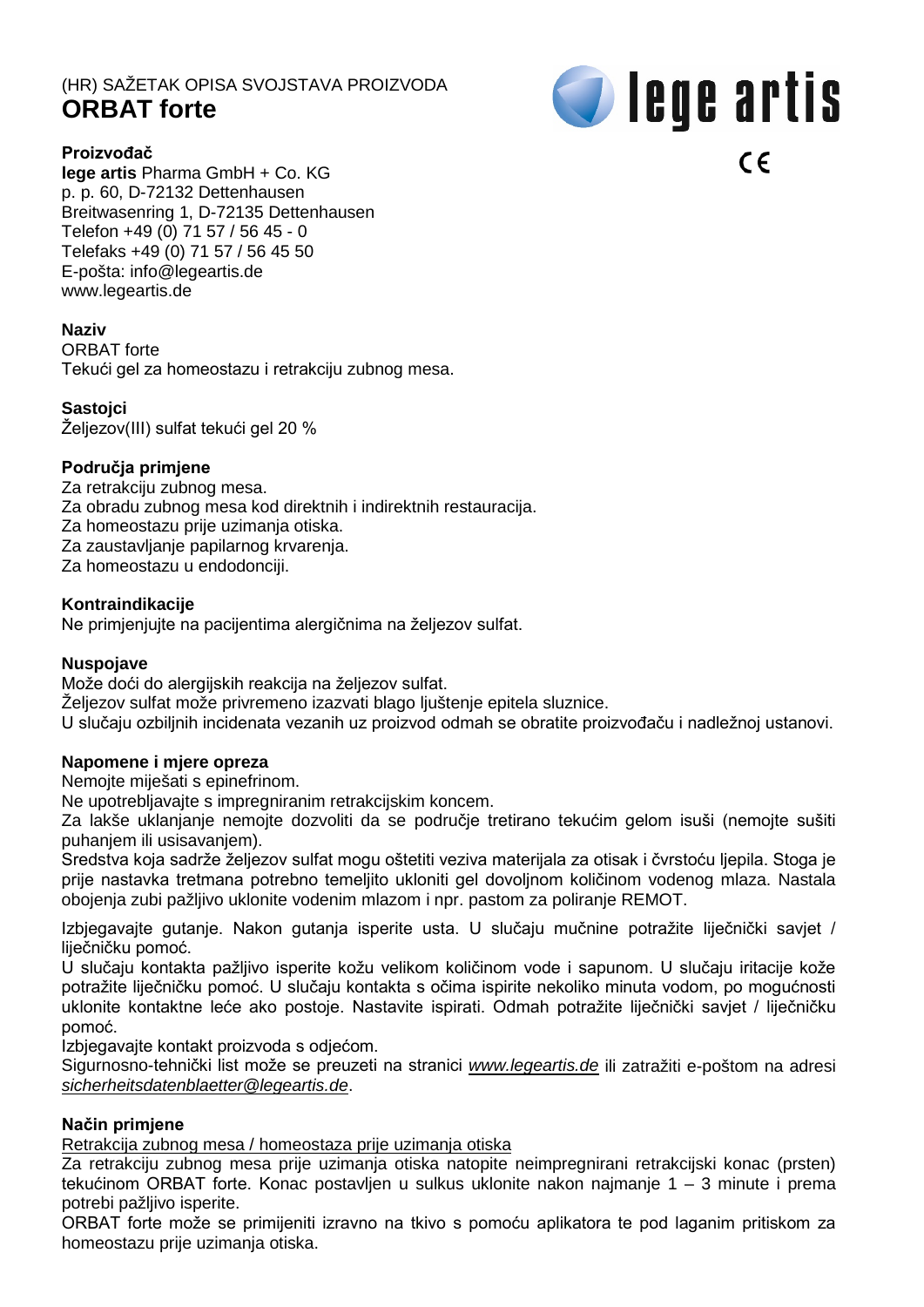Obrada zubnog mesa kod direktnih i indirektnih restauracija / zaustavljanje papilarnog krvarenja

Za zaustavljanje krvarenja i kontinuiranog istjecanja sulkularne tekućine stavite retrakcijski konac natopljen gelom ORBAT forte u sulkus ili upotrijebite odgovarajući aplikator (mikroaplikator ili pamučni pelet) pod laganim pritiskom.

Prije cementiranja ili pričvršćivanja ljepilom u restauraciji, potrebno je osigurati da je zaustavljeno svako krvarenje i istjecanje sulkularne tekućine te da se višak tekućeg gela željezova sulfata kao i mogući ugrušak temeljito uklone dovoljnom količinom vodenog mlaza.

## Homeostaza u endodonciji

ORBAT forte može se upotrijebiti i za homeostazu kod pulpotomija ili endodontske tretmane kao što je retrogradno punjenje korijena. Međutim, prije nastavka tretmana potrebno je osigurati da su postojeći tekući gel željezova sulfata i nastali ugrušak temeljito uklonjeni dovoljnom količinom vodenog mlaza.

#### **Dodatne napomene**

Željezov sulfat ima snažan adstringentni i koagulacijski učinak. On uzrokuje lokalnu homeostazu skupljanjem površinskog sloja zubnog mesa i formiranjem ugruška s krvi koja istječe.

ORBAT forte može se nanijeti na aplikator ili prikladne retrakcijske konce izravno iz bočice s kapaljkom. Po mogućnosti nakapajte nekoliko kapi tekućeg gela iz bočice u staklenu čašu ili sličan spremnik za lijek kako biste ondje dobro natopili prilagođene konce ili kako biste iz njega aplikatorom uzimali tekući gel.

Viskoznost tekućeg gela sprječava brzo curenje s konca, aplikatora i mjesta apliciranja.

Čuvati na mjestu nedostupnom djeci. Samo za stručnu stomatološku uporabu. Ostatke tekućeg gela ne vraćajte u bočicu.

#### **Rok valjanosti**

ORBAT forte ne smije se upotrebljavati nakon isteka roka valjanosti.

## **Upute za skladištenje i pohranjivanje**

Nakon uporabe odmah zatvorite bočicu.

## **Farmaceutski oblik i veličina pakiranja**

20 ml tekućeg gela u polietilenskoj bočici s kapaljkom Br. artikla 0032336

**Verzija informacija**

2021-09





Simbol za "proizvođač" Simbol za "broj narudžbe" Prikazuje broj artikla proizvođača



Simbol za "upotrijebiti do" Simbol za "oznaka šarže" Simbol za "pridržavati se uputa za uporabu"



Simbol za "medicinski proizvod"

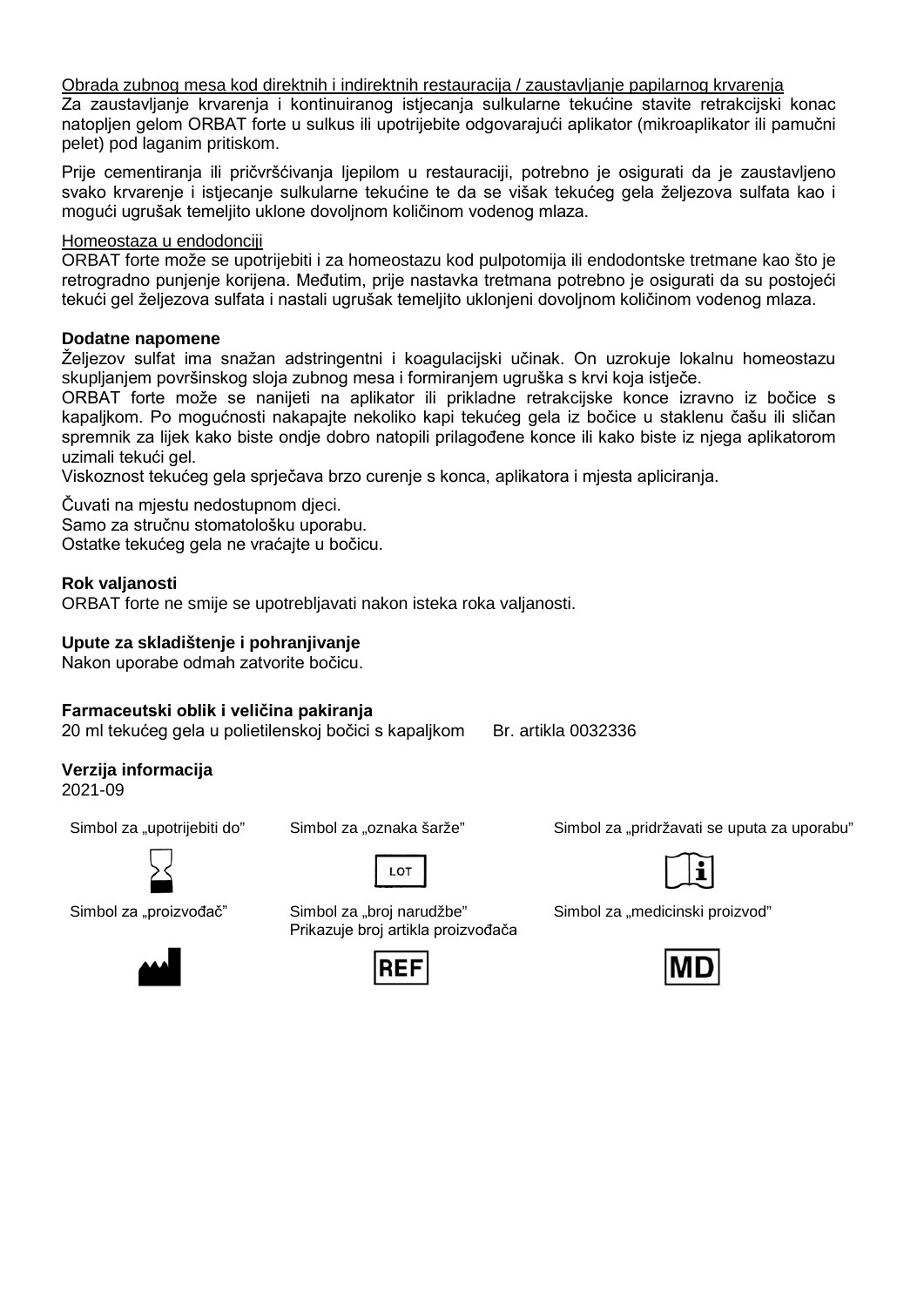# (RS) SAŽETAK KARAKTERISTIKA LEKA **ORBAT forte**



## **Proizvođač**

**lege artis** Pharma GmbH + Co. KG Postfach 60, D-72132 Dettenhausen Breitwasenring 1, D-72135 Dettenhausen Telefon +49 (0) 71 57 / 56 45 - 0 Faks +49 (0) 71 57 / 56 45 50 E-pošta: [info@legeartis.de](mailto:info@legeartis.de) www.legeartis.de

## **Naziv**

ORBAT forte Tečni gel za hemostazu i retrakciju desni.

#### **Sastav**

Tečni gel gvožđe(III)-sulfata od 20%

## **Područja primene**

- Za retrakciju desni.
- Za upravljanje desnima kod direktnih i indirektnih restauracija.
- Za hemostazu pre uzimanja otiska.
- Za zaustavljanje papilarnog krvarenja.
- Za hemostazu u endodonciji.

#### **Kontraindikacije**

Ne koristiti kod pacijenata sa alergijom na gvožđe-sulfat.

#### **Nuspojave**

Moguće alergijske reakcije na gvožđe-sulfat.

Gvožđe-sulfat može privremeno dovesti do blagog ljuštenja epitela sluzokože.

Ukoliko nastupe teške nuspojave koje su povezane sa proizvodom, odmah se obratite proizvođaču i nadležnoj instituciji.

#### **Napomene i mere opreza**

Nemojte mešati sa epinefrinom.

Nemojte koristiti sa impregnisanim koncima za retrakciju.

Da biste olakšali uklanjanje, nemojte dozvoliti da područje tretirano tečnim gelom postane previše suvo (nemojte koristiti suvo izduvavanje i usisavanje).

Sredstva koja sadrže gvožđe-sulfat mogu ugroziti vezivanje materijala za uzimanje otiska i silu prianjanja adheziva. Zbog toga, pre daljeg tretmana, temeljno uklonite gel tako što ćete naneti dosta vode pomoću raspršivača vode. Pažljivo uklonite sve nastale promene boje raspršivačem vode i, na primer, REMOT pastom za poliranje.

Izbegavati gutanje. Nakon gutanja isprati usta. U slučaju dugotrajnih tegoba, potražite savet/pomoć lekara.

U slučaju kontakta sa kožom, pažljivo isperite sa mnogo vode i sapunicom. U slučaju iritacije kože, obratite se lekaru. Ukoliko dođe do kontakta sa očima, nekoliko minuta pažljivo ispirajte vodom, po mogućnosti uklonite postojeća kontaktna sočiva. Nastavite sa ispiranjem. Odmah potražite savet/pomoć lekara.

Izbegavajte kontakt proizvoda sa odećom.

Bezbednosni list možete preuzeti sa adrese *[www.legeartis.de](http://www.legeartis.de/)* ili ga zatražiti putem adrese e-pošte *[sicherheitsdatenblaetter@legeartis.de](mailto:sicherheitsdatenblaetter@legeartis.de)*.

## **Vrsta primene**

Retrakcija desni / hemostaza pre uzimanja otiska

Za retrakciju desni pre uzimanja otiska, natopite neimpregnisani konac (prsten) za retrakciju u ORBAT forte. Uklonite konac postavljen u sulkus nakon najmanje 1−3 minuta i pažljivo isperite, ako je potrebno.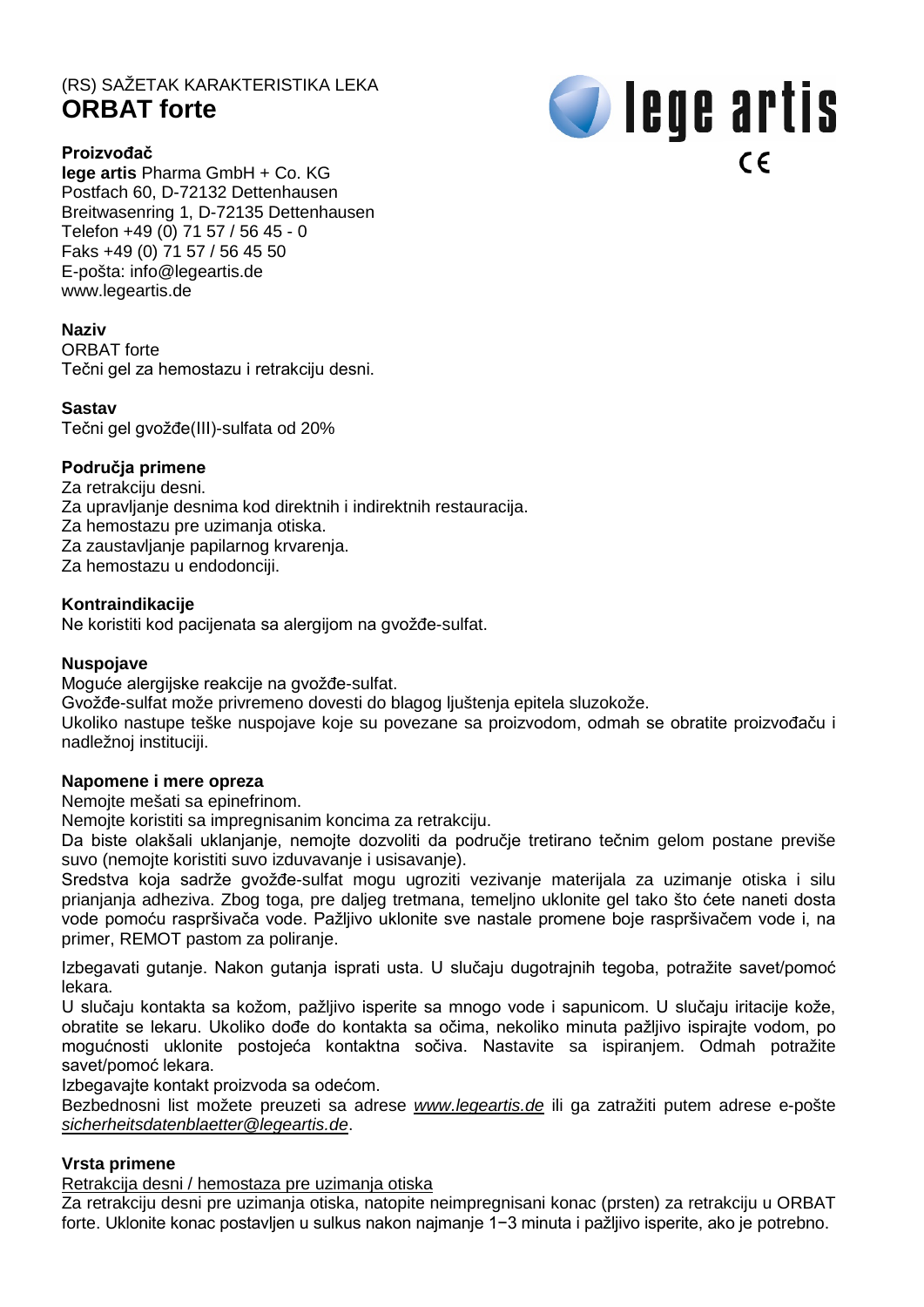Za hemostazu pre uzimanja otiska, ORBAT forte se može naneti direktno na tkivo laganim pritiskom pomoću aplikatora.

Upravljanje desnima kod direktnih i indirektnih restauracija / zaustavljanje papilarnog krvarenja Da bi se zaustavilo krvarenje i nastavak curenja sulkusne tečnosti, u sulkus se ubacuje konac za retrakciju natopljen sredstvom ORBAT forte ili se ORBAT forte nanosi direktno odgovarajućim aplikatorom (mikro aplikatorom ili dentalnim pamučnim tamponima) pod blagim pritiskom.

Pre cementiranja ili adhezivnog fiksiranja restauracije, potrebno je osigurati da su krvarenje i curenje sulkusa prestali i da su višak tečnog gela gvožđe-sulfata, kao i mogući postojeći koagulum, temeljno uklonjeni velikom količinom vode pomoću raspršivača vode.

#### Hemostaza u endodonciji

ORBAT forte može takođe da se koristi za zaustavljanje krvarenja tokom pulpotomije ili endodontskih tretmana, kao što su retrogradna punjenja korena. Međutim, pre daljeg tretmana, potrebno je osigurati da su postojeći tečni gel gvožđe-sulfata i nastali koagulum temeljno uklonjeni velikom količinom vode pomoću raspršivača vode.

## **Dodatne napomene**

Gvožđe-sulfat ima dobra adstringentna i koagulabilna svojstva. Uzrokuje lokalnu hemostazu površinskim skupljanjem gingive i stvaranjem koaguluma od krvarenja.

ORBAT forte se može naneti direktno iz boce sa pipetom na aplikator ili odgovarajuće konce za retrakciju. Poželjno je naneti nekoliko kapi tečnog gela iz boce u Dappen posudu ili sličnu posudu za medikamente kako bi se isečeni konci dobro natopili ili kako bi se odatle uzimao tečni gel pomoću aplikatora.

Viskoznost tečnog gela sprečava brzo curenje sa konca, aplikatora i mesta nanošenja.

Čuvati van domašaja dece.

Samo za profesionalnu stomatološku upotrebu.

Ostatke tečnog gela nemojte vraćati u posudu.

## **Rok trajanja**

ORBAT forte se ne sme upotrebljavati po isteku roka trajanja.

## **Napomene o skladištenju i čuvanju**

Nakon upotrebe, odmah zatvorite bocu.

## **Oblik doziranja i veličina pakovanja**

Tečni gel od 20 ml u PE boci sa pipetomBr. artikla 0032336

## **Stanje informacija**

2021-09







Simbol za "Proizvođač" Simbol za "Komisioni broj" Označava broj artikla proizvođača



Simbol za "Upotrebljivo do" Simbol za "Oznaka šarže" Simbol za "Obratiti pažnju na uputstvo za upotrebu"



Simbol za "Medicinski proizvod"

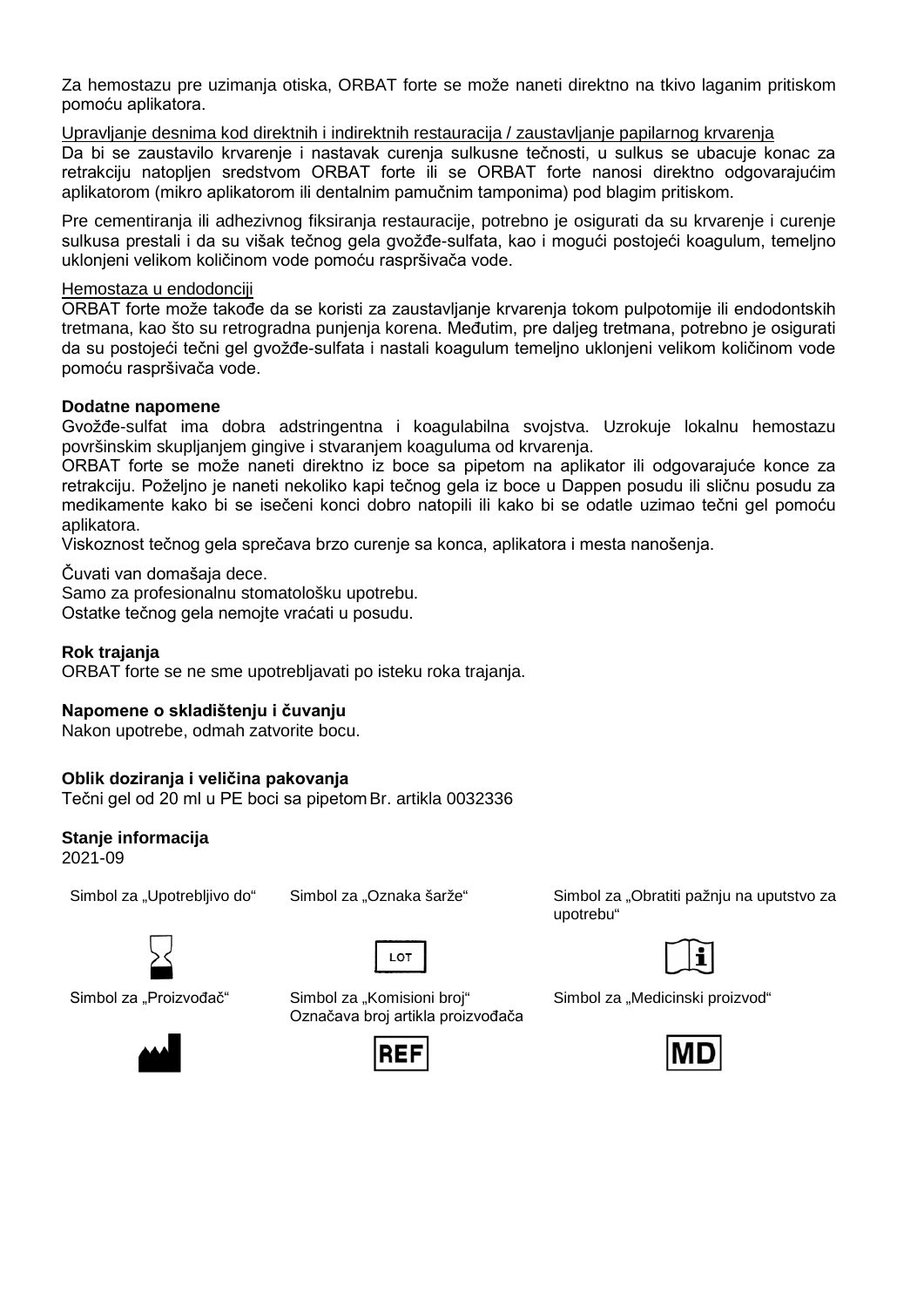# (SI) POVZETEK GLAVNIH ZNAČILNOSTI ZDRAVILA **ORBAT forte**



## **Proizvajalec**

**lege artis** Pharma GmbH + Co. KG Postfach 60, D-72132 Dettenhausen Breitwasenring 1, D-72135 Dettenhausen Telefon +49 (0) 71 57/56 45 - 0 Faks: +49 (0) 71 57/56 45 50 E-pošta: [info@legeartis.de](mailto:info@legeartis.de) www.legeartis.de

## **Opis izdelka**

ORBAT forte Tekoči gel za zaustavljanje krvavitve in retrakcijo dlesni.

## **Sestava**

Tekoči gel železovega (III) sulfata 20 %

## **Področja uporabe**

- Za retrakcijo dlesni.
- Za nadzorovanje dlesni pri direktnih in indirektnih rekonstrukcijskih posegih.
- Za zaustavlianje krvavitve pred jemanjem odtisa.

Za zaustavljanje papilarnih krvavitev.

Za zaustavljanje krvavitve v endodontiji.

## **Kontraindikacije**

Ni za uporabo pri bolnikih z alergijo na železov sulfat.

## **Neželeni učinki**

Možne so alergijske reakcije na železov sulfat.

Železov sulfat lahko privede do rahlih odrgnin na epiteliju sluznice.

V primeru resnih zapletov v zvezi z izdelkom se nemudoma obrnite na proizvajalca in pristojni organ.

## **Napotki in previdnostni ukrepi**

Ne mešajte z epinefrinom.

Ne uporabljajte z impregniranimi retrakcijskimi nitkami.

Ne pustite, da se območje, ki je bilo zdravljeno s tekočim gelom, preveč posuši (ne pihajte ali sesajte do suhega), saj bo sicer gel težko odstraniti.

Sredstva, ki vsebujejo železov sulfat, lahko vplivajo na strjevanje materiala za odtis in moč lepljenja adhezijskih sredstev. Zato pred nadaljnjim zdravljenjem gel temeljito odstranite z veliko vodnega prša. Morebitna obarvana mesta skrbno odstranite z vodnim pršem in npr. s polirno pasto REMOT.

Preprečite zaužitje. Če pride do zaužitja, izperite usta. Ob slabem počutju poiščite zdravniško pomoč/oskrbo.

Pri stiku s kožo previdno izperite z obilo vode in milom. Če pride do draženja kože, poiščite zdravniško pomoč oz. oskrbo. Pri stiku z očmi izpirajte previdno nekaj minut z vodo, morebiti prisotne kontaktne leče po možnosti odstranite. Nadaljujte z izpiranjem. Takoj poiščite zdravniško pomoč/oskrbo.

Preprečite stik izdelka z oblačili.

Varnostni list lahko prenesete s spletnega mesta *[www.legeartis.de](http://www.legeartis.de/)* ali pa ga naročite po e-pošti na naslovu *[sicherheitsdatenblaetter@legeartis.de](mailto:sicherheitsdatenblaetter@legeartis.de)*.

## **Način uporabe**

Retrakcija dlesni/zaustavljanje krvavitve pred jemanjem odtisa

Za retrakcijo dlesni pred jemanjem odtisa neimpregnirano retrakcijsko nitko (oz. obroček) prepojite s pasto ORBAT forte. Nitko iz sulkusa odstranite po najmanj 1–3 minutah in po potrebi previdno splaknite.

ORBAT forte lahko za zaustavljanje krvavitve pred jemanjem odtisa z aplikatorjem z rahlim pritiskom nanesete neposredno na tkivo.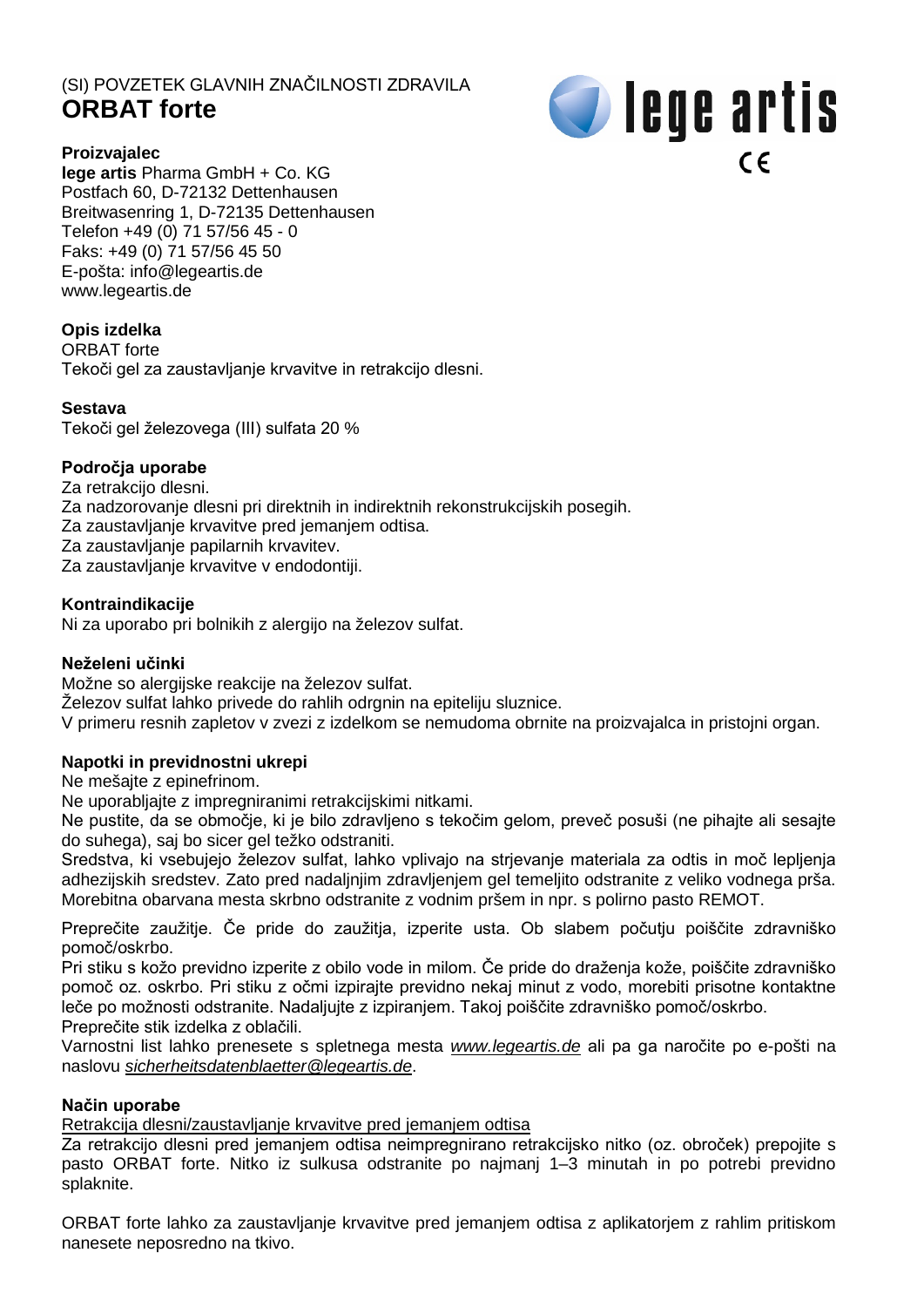Nadzor dlesni pri direktnih in indirektnih rekonstrukcijskih posegih/zaustavljanje papilarnih krvavitev

Za zaustavljanje krvavitev in toka tekočine iz sulkusa retrakcijsko nitko, prepojeno s pasto ORBAT forte, namestite v sulkus ali pa ORBAT forte neposredno nanesite s primernim aplikatorjem (mikroaplikator ali tampon) z rahlim pritiskom.

Pred cementiranjem oz. pritrjevanjem z lepljenjem je treba zagotoviti, da sta krvavitev in tok iz sulkusa zaustavljena in so odvečni tekoči gel železovega sulfata ter morebitni koagulirani delci temeljito odstranjeni z obilo vodnega prša.

## Zaustavljanje krvavitve v endodontiji

Pasto ORBAT forte se lahko uporablja tudi za zaustavljanje krvavitve pri pulpotomiji ali endodontskem zdravljenju, kot so retrogradne zalivke koreninskih kanalov. Vendar pa je pred nadaljevanjem obravnave treba zagotoviti, da so odvečni tekoči gel železovega sulfata ter morebitni koagulirani delci temeljito odstranjeni z obilo vodnega prša.

#### **Nadaljnji napotki**

Železov sulfat ima dobro adstringentno in koagulirajoče delovanje. Učinkuje tako, da lokalno zaustavi krvavitev, tako da gingivo površinsko povleče skupaj in koagulira iztekajočo kri.

Pasto ORBAT forte lahko na aplikator ali na primerno retrakcijsko nitko nanašate neposredno iz plastenke s kapalko. Še bolje pa je, če nekaj kapljic tekočega gela iz plastenke s kapalko nakapate v stekleno posodico ali podobno posodico za zdravila, da lahko odrezano nitko dobro prepojite ali tekoči gel odvzamete ven z aplikatorjem.

Viskoznost tekočega gela preprečuje prehitro odtekanje z nitke, iz aplikatorja in mesta apliciranja.

Shranjujte nedostopno otrokom.

Le za profesionalno zobozdravniško rabo.

Ostanka tekočega gela ne dajajte nazaj v plastenko.

#### **Rok uporabnosti**

Paste ORBAT forte ni več dovoljeno uporabiti po poteku roka uporabnosti.

#### **Napotki glede shranjevanja**

Plastenko po uporabi takoj znova zaprite.

#### **Farmacevtska oblika in vsebina**

20 ml tekočega gela v PE plastenki s kapalko št. artikla 0032336

#### **Datum zadnje revizije besedila**

2021-09

Simbol za oznako »Rok uporabnosti«



Simbol za oznako »Proizvajalec«



Simbol za oznako »Kataloška številka« Prikazuje proizvajalčevo številko artikla





Simbol za oznako »Številka serije« Simbol za oznako »Glejte navodila za uporabo«



Simbol »Medicinski pripomoček«

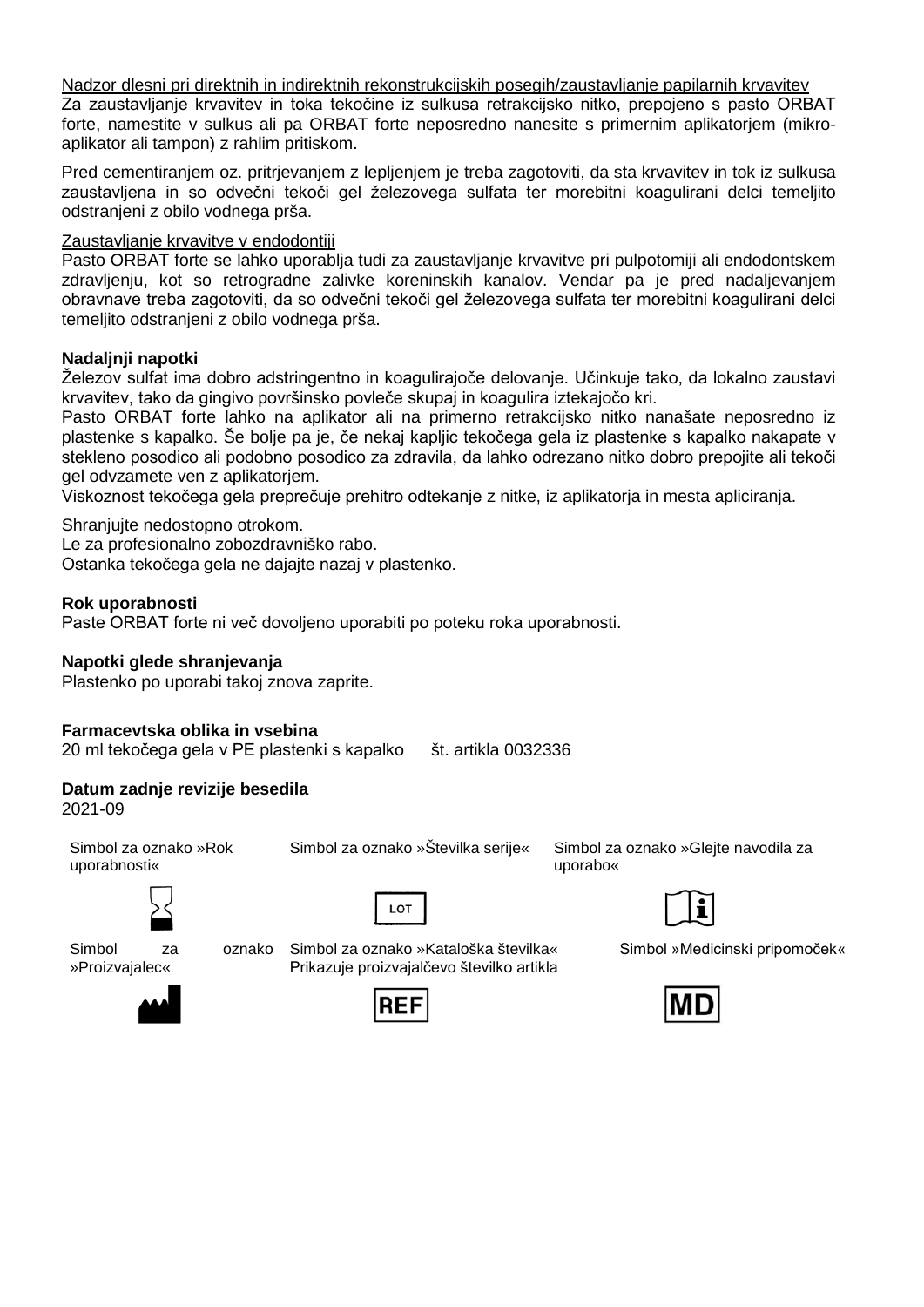# (CZ) SOUHRN ÚDAJŮ O PŘÍPRAVKU **ORBAT forte**



## **Výrobce**

**lege artis** Pharma GmbH + Co. KG Postfach 60, 72132 Dettenhausen, Německo Breitwasenring 1, 72135 Dettenhausen, Německo Tel. +49 (0) 715 756 450 Fax +49 (0) 715 756 4550 E-mail: [info@legeartis.de](mailto:info@legeartis.de) www.legeartis.de

## **Označení**

ORRAT forte Tekutý gel k zástavě krvácení a k retrakci dásní.

## **Složení**

Tekutý gel s 20% síranem železitým

## **Oblasti použití**

K retrakci dásní. K managementu dásní při přímých i nepřímých náhradách. K zástavě krvácení před sejmutím otisku. K zástavě krvácení ze zubní papily. K zástavě krvácení při endodontických zákrocích.

#### **Kontraindikace**

Nepoužívejte u pacientů s alergií na síran železitý.

#### **Nežádoucí účinky**

Možné alergické reakce na síran železitý.

Síran železitý může dočasně způsobit mírné šupinatění slizničního epitelu.

Pokud v souvislosti s výrobkem dojde k nějaké závažné nežádoucí příhodě, neprodleně kontaktujte výrobce a příslušný úřad.

## **Upozornění a preventivní opatření**

Nemíchejte s epinefrinem.

Nepoužívejte s impregnovanými retrakčními vlákny.

Pro lepší odstranitelnost nenechte plochu ošetřenou tekutým gelem příliš vyschnout (nevysoušejte ji suchým vzduchem ani savkou).

Prostředky obsahující síran železitý mohou zhoršit tuhnutí otiskovacích materiálů a adhezivní sílu adheziv. Před dalším ošetřením proto gel důkladně odstraňte velkým množstvím vody z trysky. Případné zabarvení opatrně odstraňte vodou z trysky a např. lešticí pastou REMOT.

Zabraňte polknutí. Po polknutí vypláchněte ústa. Pokud se necítíte dobře, vyhledejte lékařskou pomoc/ošetření.

V případě kontaktu s kůží omyjte velkým množstvím vody s mýdlem. Při podráždění kůže se poraďte s lékařem. Při styku s očima oči opatrně několik minut vyplachujte vodou. Vyjměte kontaktní čočky, jsou-li nasazeny a pokud je lze vyjmout snadno. Pokračujte ve vyplachování. Ihned vyhledejte lékařskou pomoc/ošetření.

Zamezte kontaktu výrobku s oděvem.

Bezpečnostní list si můžete stáhnout z webu *[www.legeartis.de](http://www.legeartis.de/)* nebo o něj můžete požádat e-mailem na *[sicherheitsdatenblaetter@legeartis.de](mailto:sicherheitsdatenblaetter@legeartis.de)*.

## **Způsob použití**

Retrakce dásní / hemostáza před pořízením otisku

K retrakci dásní namočte před pořízením otisku neimpregnované retrakční vlákno (kroužek) v přípravku ORBAT forte. Vlákno nechte v sulku minimálně 1 až 3 minuty, poté ho odstraňte a sulkus případně opatrně propláchněte.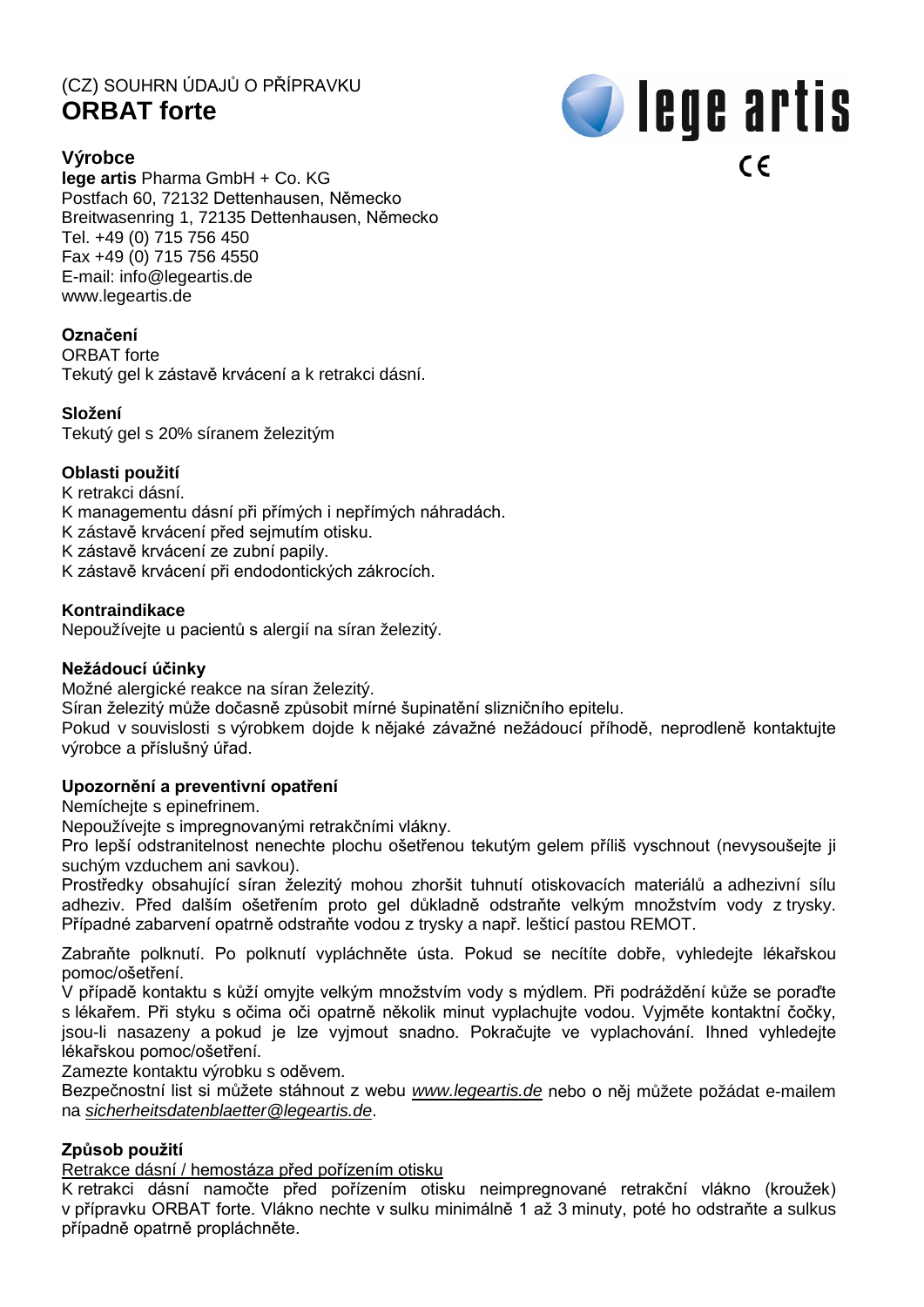ORBAT forte lze k zástavě krvácení před pořízením otisku aplikovat přímo na tkáň aplikátorem pod lehkým tlakem.

Management dásní u přímých a nepřímých náhrad / zástava krvácení ze zubní papily

K zástavě krvácení a výtoku tekutiny ze sulku zaveďte do sulku retrakční vlákno namočené v přípravku ORBAT forte nebo ORBAT forte aplikujte přímo vhodným aplikátorem (mikroaplikátorem nebo vatovou peletou) pod mírným tlakem.

Před cementováním nebo adhezivním cementováním náhrady se ujistěte, zda krvácení a výtok tekutiny ze sulku ustaly, a přebytečný tekutý gel se síranem železitým a případné koagulum důkladně odstraňte velkým množstvím vody z trysky.

## Zástava krvácení při endodontických zákrocích

ORBAT forte lze použít také k zástavě krvácení při pulpotomii nebo endodontickém ošetření, např. při provádění retrográdní kořenové výplně. Před dalším ošetřením je ale nezbytné tekutý gel se síranem železitým a vzniklé koagulum důkladně odstranit velkým množstvím vody z trysky.

#### **Další pokyny**

Síran železitý má dobrý adstringentní a koagulační účinek. Způsobuje lokální hemostázu tím, že povrchově stahuje dáseň a s vytékající krví vytváří koagulum.

ORBAT forte lze aplikovat přímo z lahvičky s kapátkem na aplikátor nebo na vhodná retrakční vlákna. Doporučujeme nakapat několik kapek tekutého gelu z lahvičky do Dappenovy skleničky nebo podobné nádobky na léky a poté v ní důkladně smočit zastřižená vlákna nebo u ní tekutý gel odebírat aplikátorem.

Viskozita tekutého gelu zabraňuje rychlému stékání z vláken, aplikátoru a místa aplikace.

Uchovávejte mimo dosah dětí. Pouze pro profesionální použití zubními lékaři. Zbytky tekutého gelu nevracejte do nádobky.

#### **Doba použitelnosti**

ORBAT forte nesmí být používán po uplynutí doby použitelnosti.

## **Pokyny pro skladování a uchovávání**

Po použití lahvičku ihned znovu zavřete.

#### **Dávkovací forma a velikosti balení**

20 ml tekutého gelu v lahvičce z PE s kapátkem – obj. č. 0032336

#### **Stav informací**

2021-09





Symbol "Výrobce" Symbol "Katalogové číslo" Uvádí katalogové číslo výrobku podle výrobce.

 $10T$ 



Symbol "Použít do data" Symbol "Kód dávky" Symbol "Symbol "Čtěte návod k použití



Symbol "Zdravotnický prostředek"

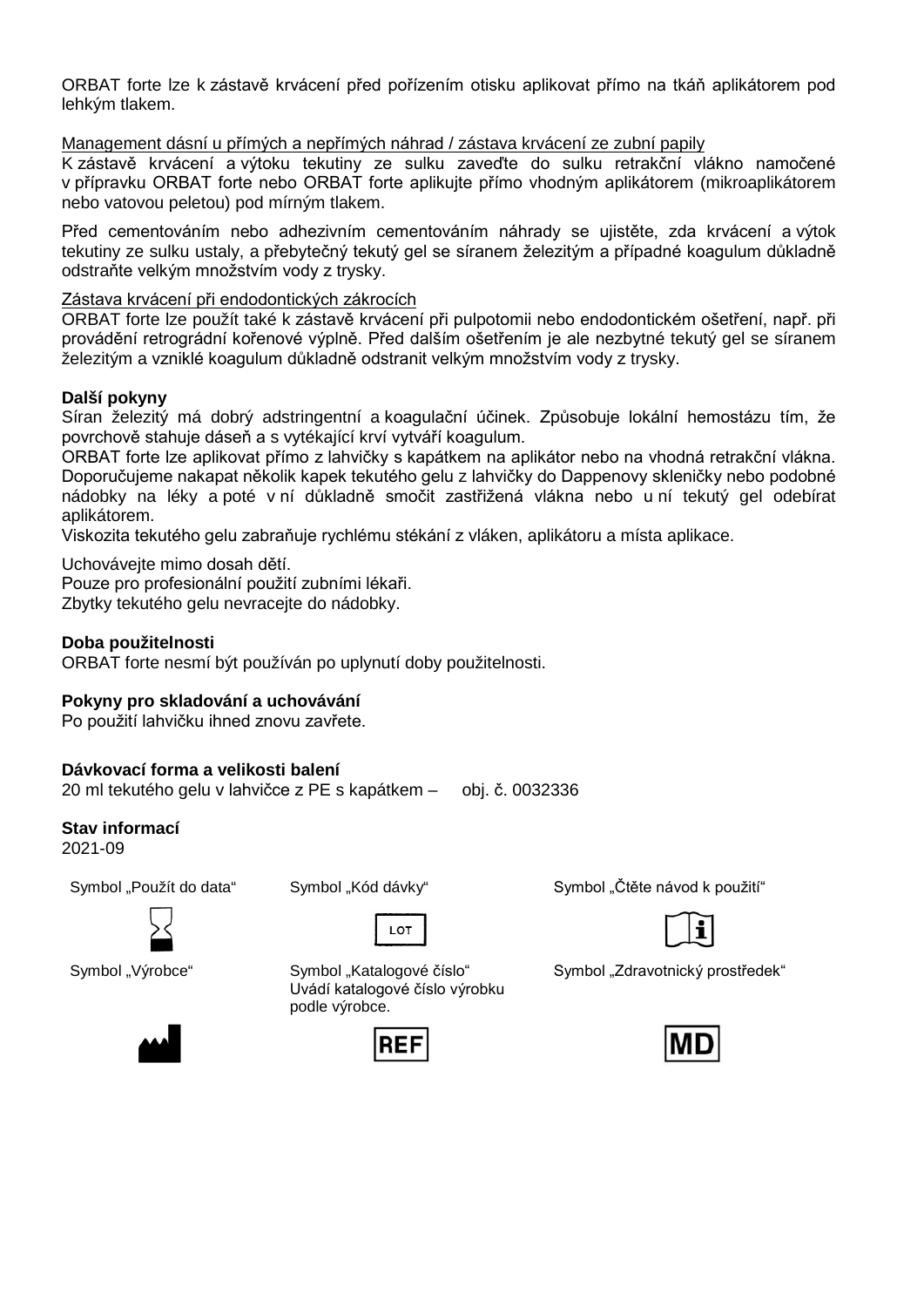# (SK) SÚHRN CHARAKTERISTICKÝCH VLASTNOSTÍ LIEKU **ORBAT forte**

# *S* lege artis **Výrobca**   $\epsilon$

**lege artis** Pharma GmbH + Co. KG Postfach 60, D-72132 Dettenhausen Breitwasenring 1, D-72135 Dettenhausen Telefón +49 (0) 71 57/56 45 – 0 Fax +49 (0) 71 57/56 45 50 E-mail: [info@legeartis.de](mailto:info@legeartis.de) www.legeartis.de

## **Označenie**

ORBAT forte Tekutý gél na zastavenie krvácania a retrakciu ďasien.

## **Zloženie**

Tekutý gél 20 % síranu železitého

## **Oblasti použitia**

Na retrakciu ďasien. Na ošetrenie ďasien pri priamych alebo nepriamych opravách. Na zastavenie krvácania pred odoberaním odtlačku. Na zastavenie krvácania medzizubných papíl. Na zastavenie krvácania v endodoncii.

## **Kontraindikácie**

Nepoužívajte u pacientov s alergiou na síran železitý.

## **Vedľajšie účinky**

Možné sú alergické reakcie na síran železitý.

Síran železitý môže dočasne viesť k ľahkým exfoliáciám epitelu sliznice.

Pri výskyte závažných príhod, ktoré súvisia s produktom, sa ihneď obráťte na výrobcu a na zodpovedný úrad.

## **Upozornenia a opatrenia**

Nemiešajte s epinefrínom.

Nepoužívajte s impregnovanými retrakčnými vláknami.

Na jednoduchšie odstránenie nenechajte oblasť, ktorá má byť ošetrená tekutým gélom, príliš vyschnúť (nesušte vzduchom ani odsávaním).

Prípravky obsahujúce síran železnatý môžu negatívne ovplyvniť tvrdnutie odtlačkových materiálov a lepiacu silu adhezívnych materiálov. Preto pred ďalším ošetrovaním gél dôkladne odstráňte pomocou vodnej trysky. Vzniknuté sfarbenia dôkladne odstráňte vodnou tryskou a napr. leštiacou pastou REMOT.

Vyhnite sa prehltnutiu. Po prehltnutí je potrebné si vypláchnuť ústa. Pri pretrvávajúcich ťažkostiach sa poraďte s lekárom/vyhľadajte lekársku pomoc.

Pri kontakte s kožou umyte veľkým množstvom vody a mydlom. Pri podráždení kože vyhľadajte lekára. Pri kontakte s očami opatrne vyplachujte niekoľko minút vodou, podľa možnosti prípadne vyberte prítomné kontaktné šošovky. Pokračujte vo vyplachovaní. Ihneď sa poraďte s lekárom/vyhľadajte lekársku pomoc.

Vyhnite sa kontaktu produktu s oblečením.

List bezpečnostných údajov je možné si stiahnuť na *[www.legeartis.de](http://www.legeartis.de/)* alebo vyžiadať na e-mailovej adrese *[sicherheitsdatenblaetter@legeartis.de](mailto:sicherheitsdatenblaetter@legeartis.de)*.

## **Spôsob použitia**

Retrakcia ďasien/zastavenie krvácania pred odoberaním odtlačku

Na retrakciu ďasien pred odoberaním odtlačku namočte neimpregnované retrakčné vlákno (krúžok) do ORBAT forte.